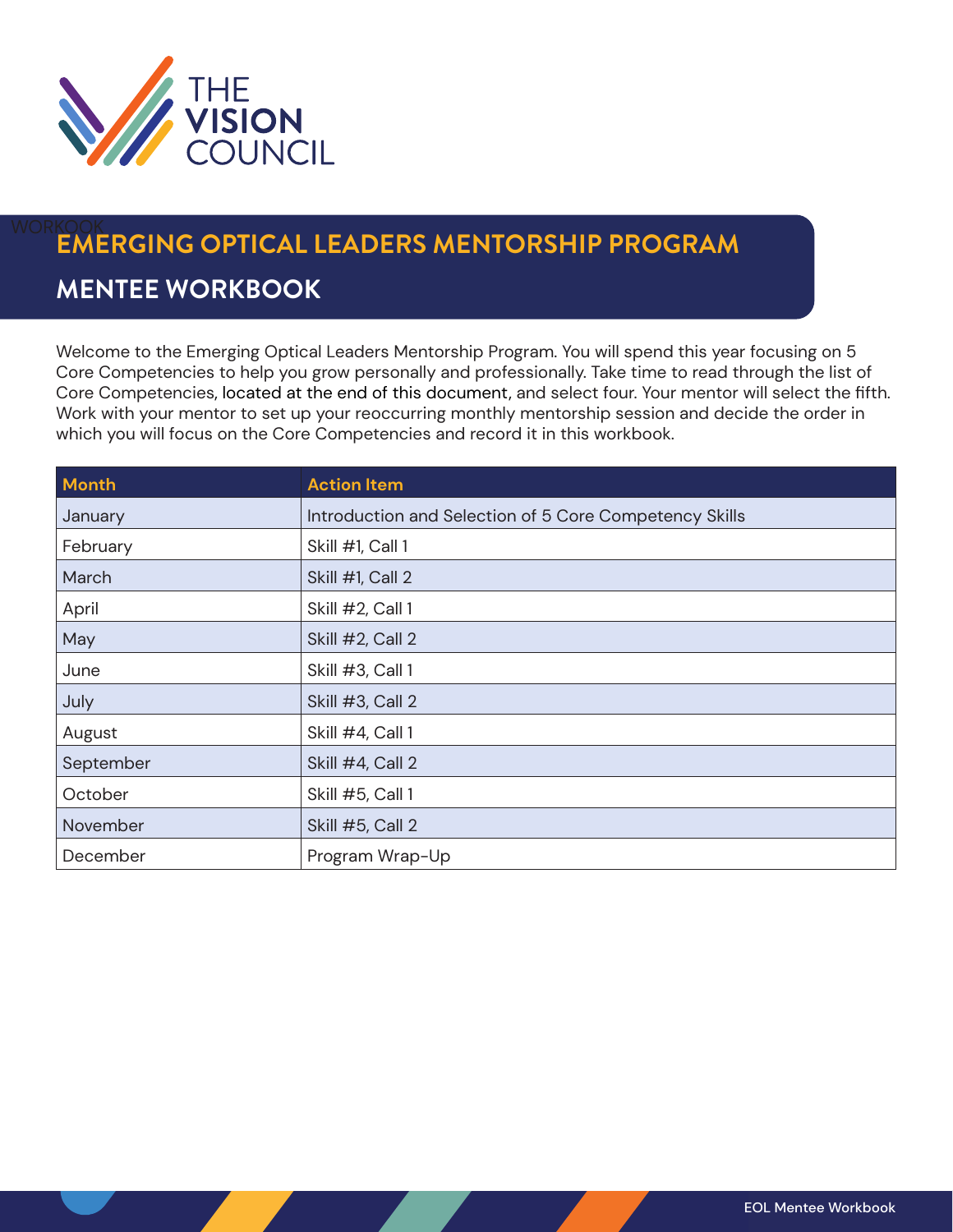**Skill #1: Call 1 Date:**

#### **Answer these questions before your call with your mentor.**

On a scale from 1-10 with 1 being "Not At All" and 10 being "Proficient", how comfortable are you with this skill? What challenges have you had in the past that you would like to improve moving forward?



What have you done to sharpen this skill?

How is this skill relevant to your current job function? To future career aspirations?

What do you hope to improve with this skill over the next 2 months?

**Answer these questions during or after your call with your mentor.** 

What are the top take-aways from the call with your mentor?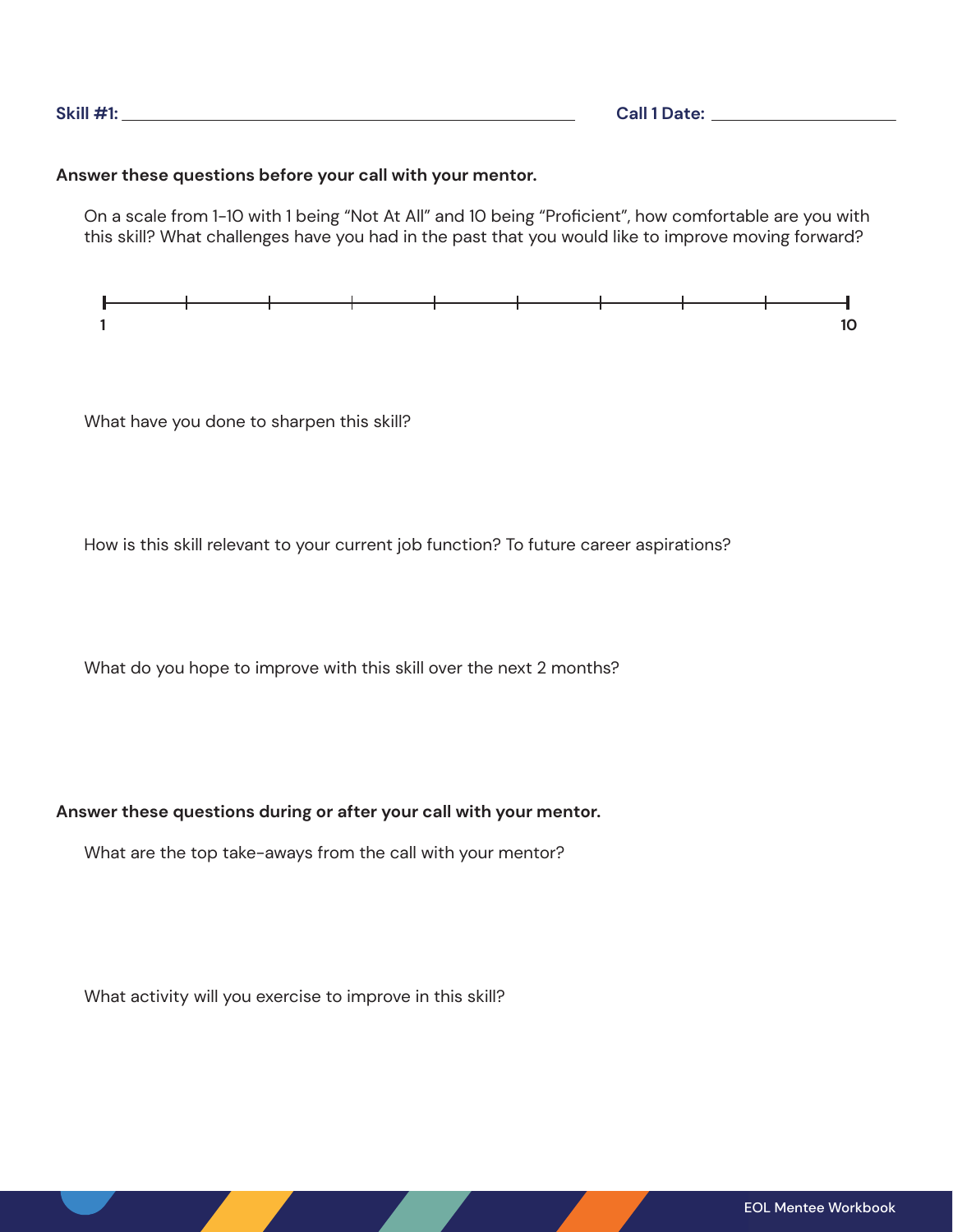**Skill #1: Call 2 Date:** 

#### **Answer these questions before your call with your mentor.**

On a scale from 1-10 with 1 being "Not At All" and 10 being "Proficient", how comfortable are you with this skill?



What was the outcome of your activity? Positive, Negative, Unexpected?

What specific areas of your activity do you want to discuss with your mentor?

**Answer these questions during or after your call with your mentor.** 

How has your comfort level with this skill changed from the first conversation with your mentor?

Have you found additional ways this skill applies to your current or future job aspirations?

What was the best advice your mentor provided?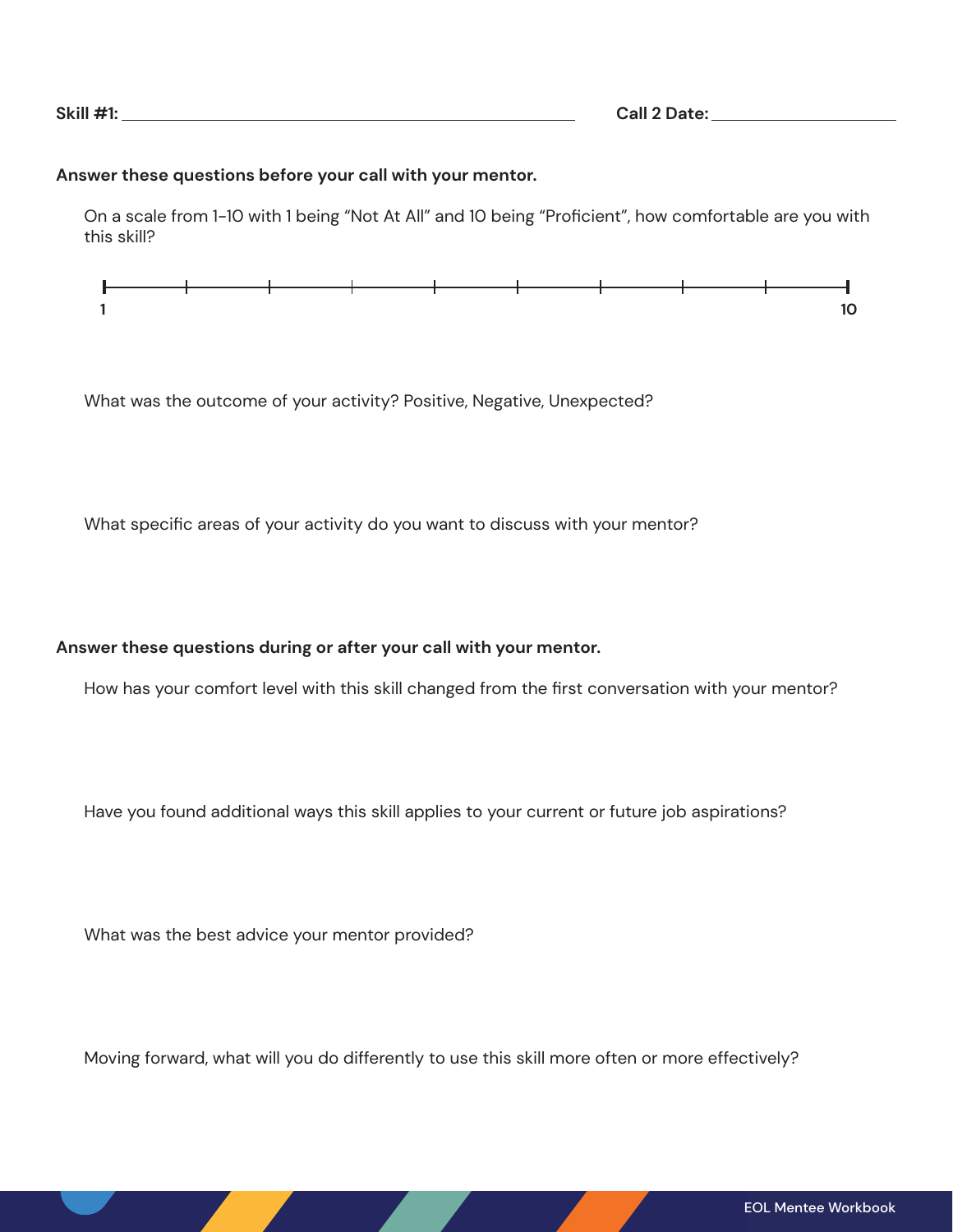**Skill #2: Call 1 Date:**

#### **Answer these questions before your call with your mentor.**

On a scale from 1-10 with 1 being "Not At All" and 10 being "Proficient", how comfortable are you with this skill? What challenges have you had in the past that you would like to improve moving forward?

 $\overline{\phantom{a}}$ ⊢ **1 10**

What have you done to sharpen this skill?

How is this skill relevant to your current job function? To future career aspirations?

What do you hope to improve with this skill over the next 2 months?

#### **Answer these questions during or after your call with your mentor.**

What are the top take-aways from the call with your mentor?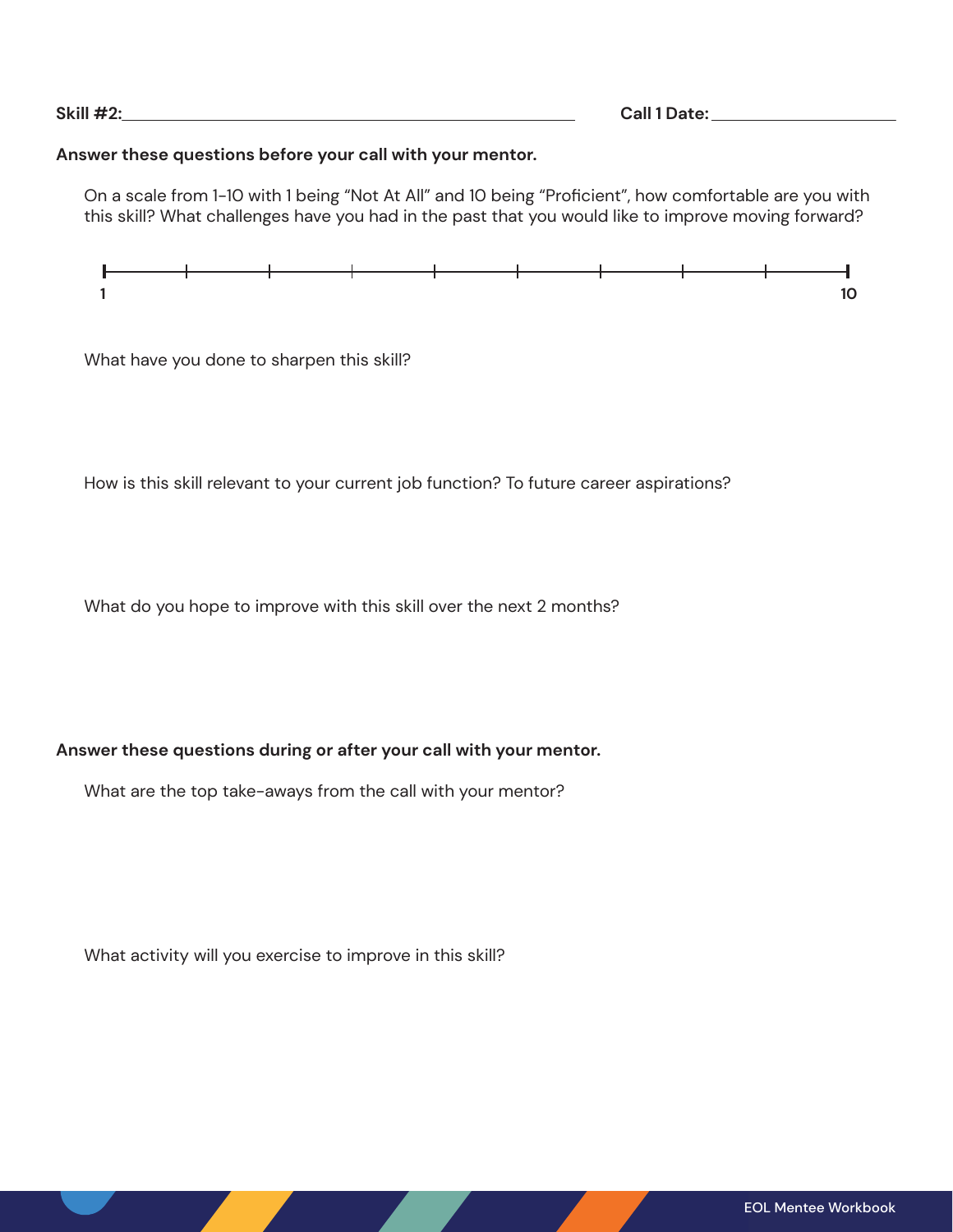**Skill #2: Call 2 Date:** 

#### **Answer these questions before your call with your mentor.**

On a scale from 1-10 with 1 being "Not At All" and 10 being "Proficient", how comfortable are you with this skill?



What was the outcome of your activity? Positive, Negative, Unexpected?

What specific areas of your activity do you want to discuss with your mentor?

**Answer these questions during or after your call with your mentor.** 

How has your comfort level with this skill changed from the first conversation with your mentor?

Have you found additional ways this skill applies to your current or future job aspirations?

What was the best advice your mentor provided?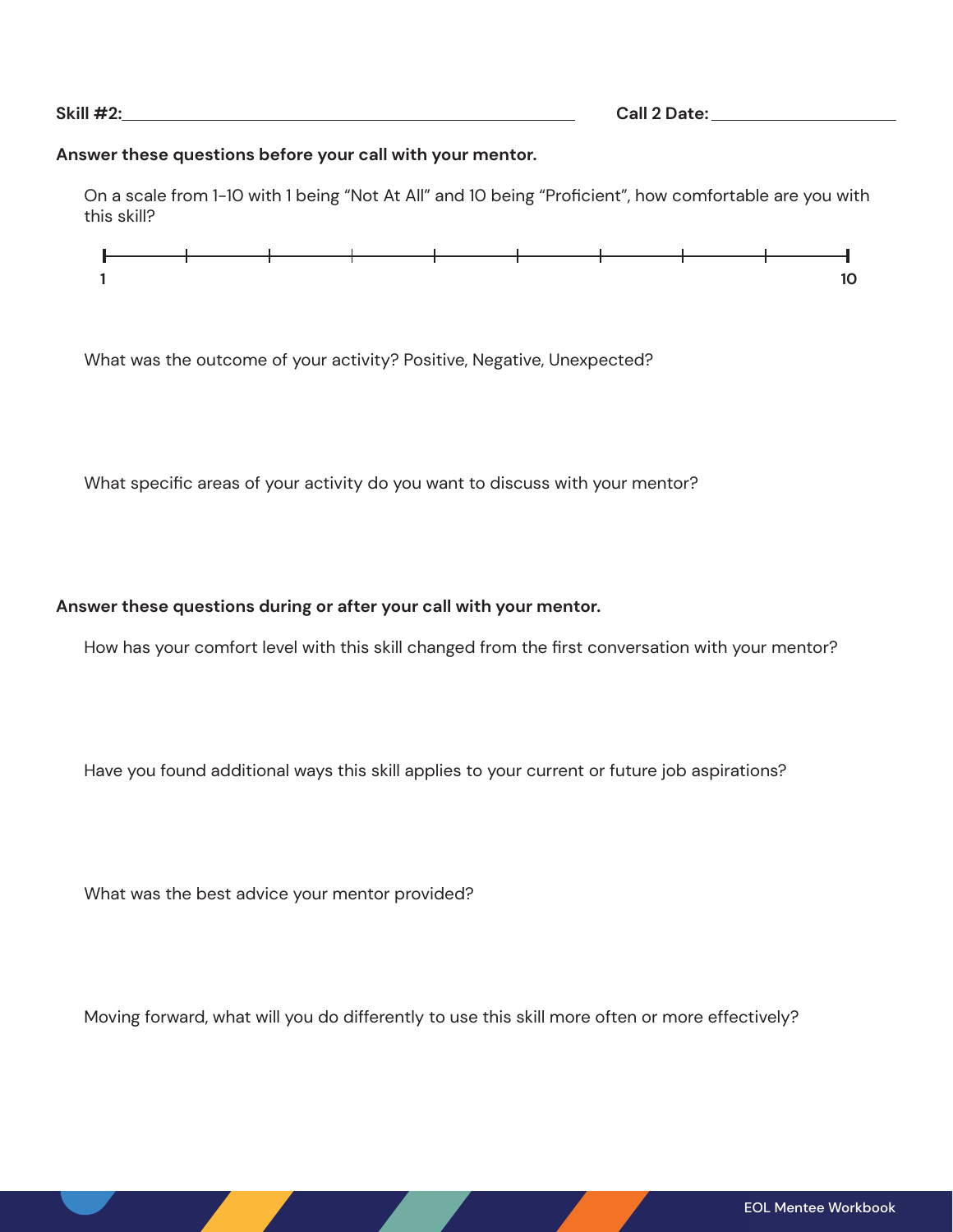**Skill #3: Call 1 Date:** 

#### **Answer these questions before your call with your mentor.**

On a scale from 1-10 with 1 being "Not At All" and 10 being "Proficient", how comfortable are you with this skill? What challenges have you had in the past that you would like to improve moving forward?

 $\overline{\phantom{a}}$ ⊢  $\overline{\phantom{a}}$  $+$   $-$ **1 10**

What have you done to sharpen this skill?

How is this skill relevant to your current job function? To future career aspirations?

What do you hope to improve with this skill over the next 2 months?

#### **Answer these questions during or after your call with your mentor.**

What are the top take-aways from the call with your mentor?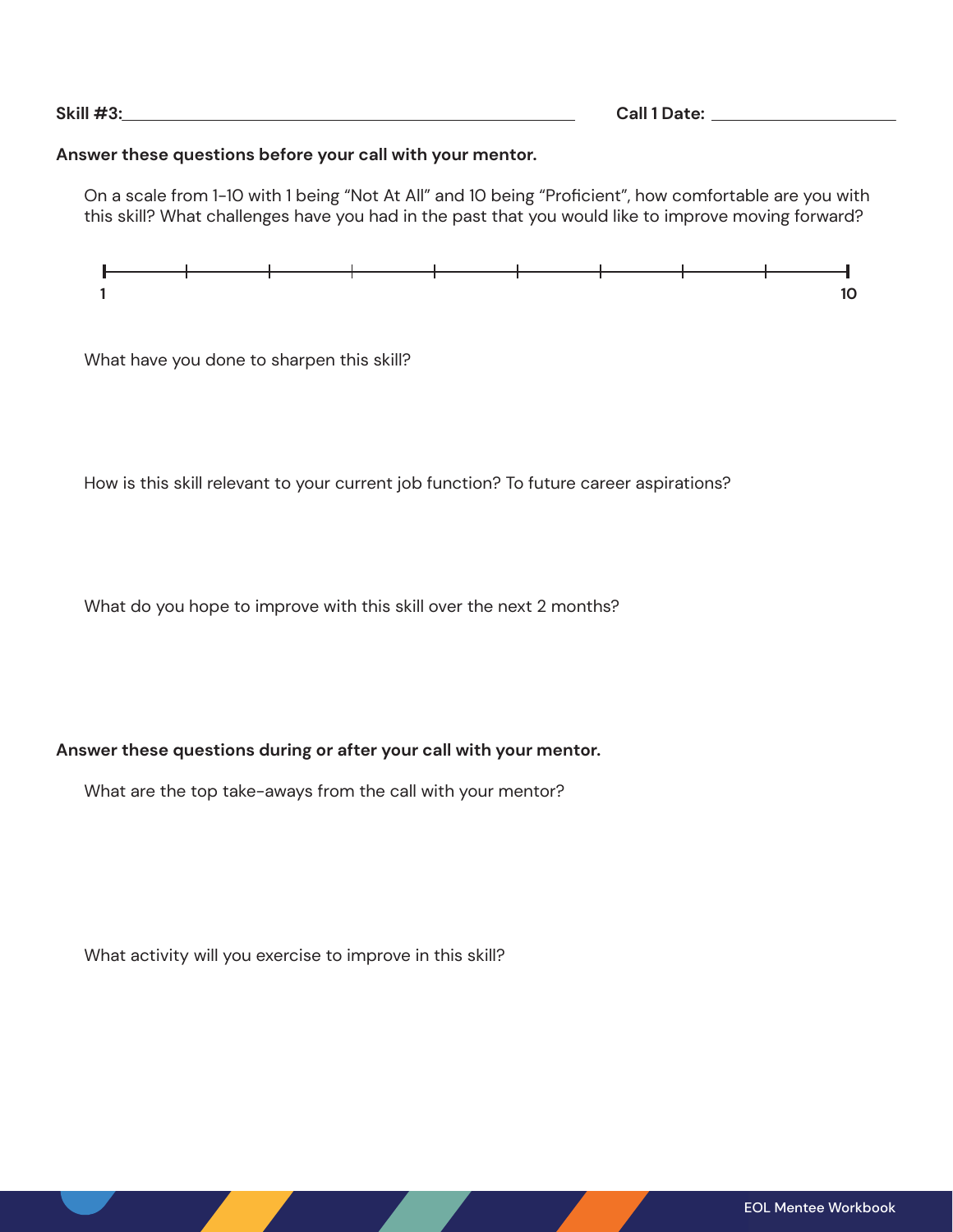**Skill #3: Call 2 Date:** 

#### **Answer these questions before your call with your mentor.**

On a scale from 1-10 with 1 being "Not At All" and 10 being "Proficient", how comfortable are you with this skill?



What was the outcome of your activity? Positive, Negative, Unexpected?

What specific areas of your activity do you want to discuss with your mentor?

**Answer these questions during or after your call with your mentor.** 

How has your comfort level with this skill changed from the first conversation with your mentor?

Have you found additional ways this skill applies to your current or future job aspirations?

What was the best advice your mentor provided?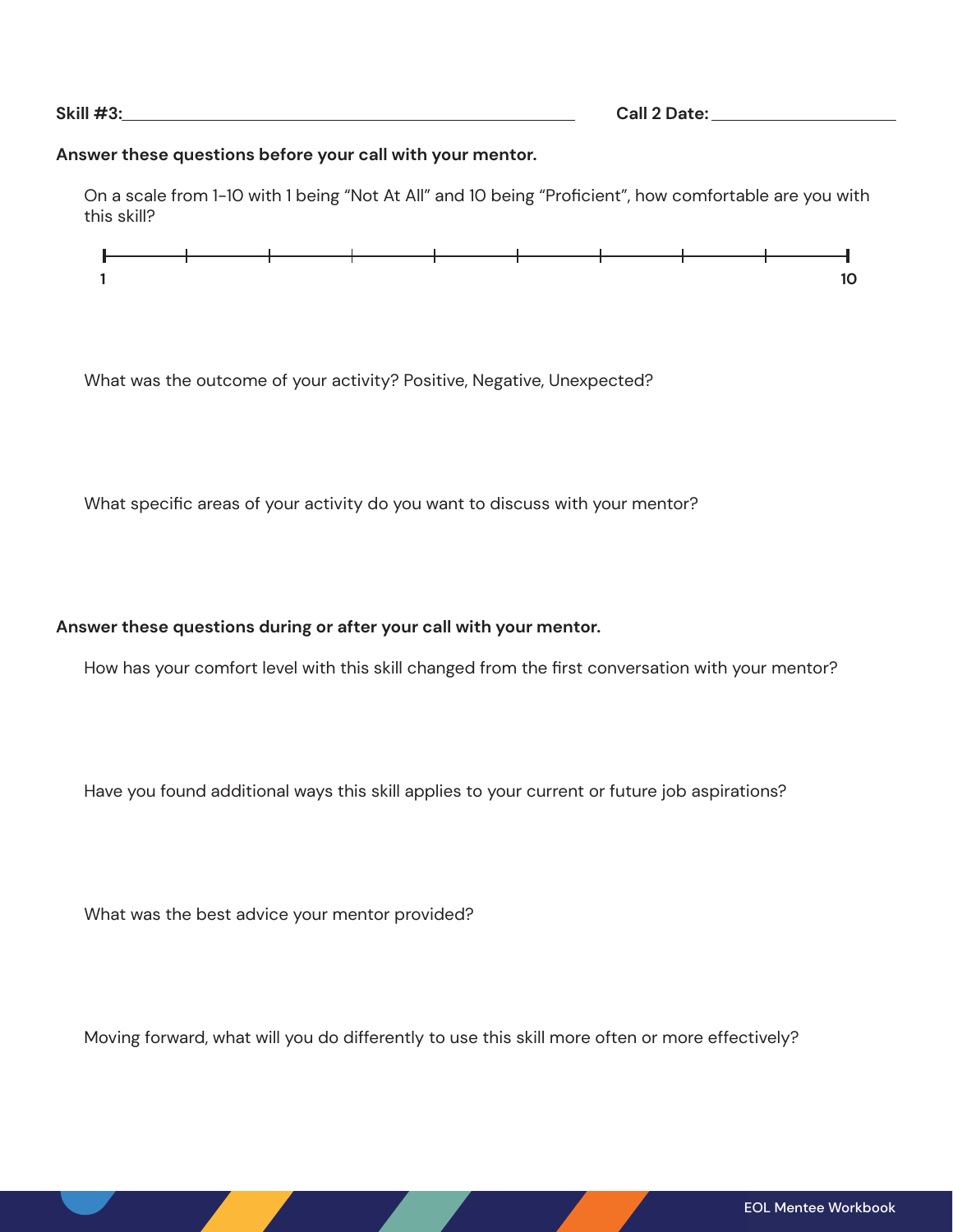**Skill #4: Call 1 Date:** 

#### **Answer these questions before your call with your mentor.**

On a scale from 1-10 with 1 being "Not At All" and 10 being "Proficient", how comfortable are you with this skill? What challenges have you had in the past that you would like to improve moving forward?

 $\overline{\phantom{a}}$ ⊢ ╇ **1 10**

What have you done to sharpen this skill?

How is this skill relevant to your current job function? To future career aspirations?

What do you hope to improve with this skill over the next 2 months?

#### **Answer these questions during or after your call with your mentor.**

What are the top take-aways from the call with your mentor?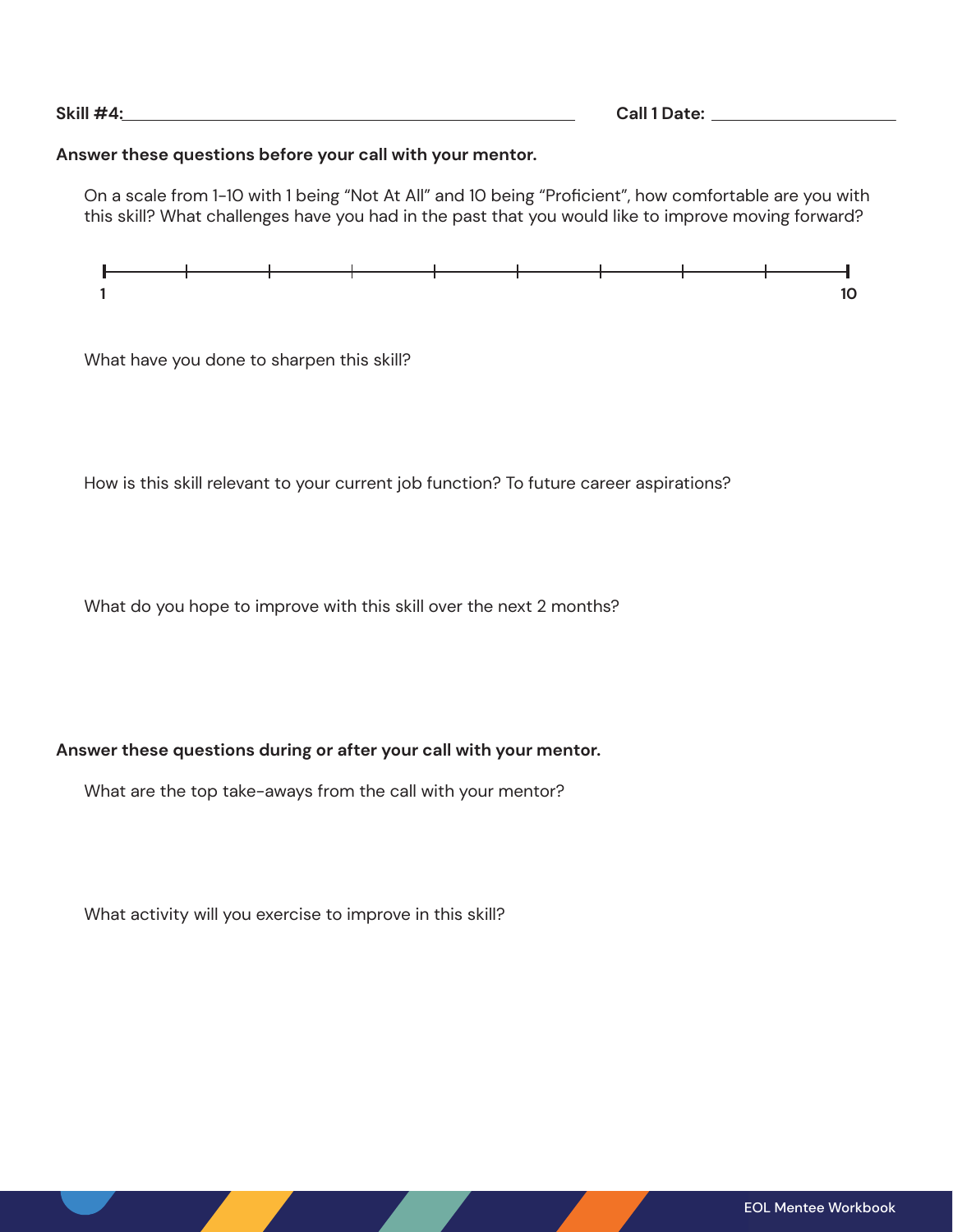**Skill #4: Call 2 Date:** 

#### **Answer these questions before your call with your mentor.**

On a scale from 1-10 with 1 being "Not At All" and 10 being "Proficient", how comfortable are you with this skill?



What was the outcome of your activity? Positive, Negative, Unexpected?

What specific areas of your activity do you want to discuss with your mentor?

**Answer these questions during or after your call with your mentor.** 

How has your comfort level with this skill changed from the first conversation with your mentor?

Have you found additional ways this skill applies to your current or future job aspirations?

What was the best advice your mentor provided?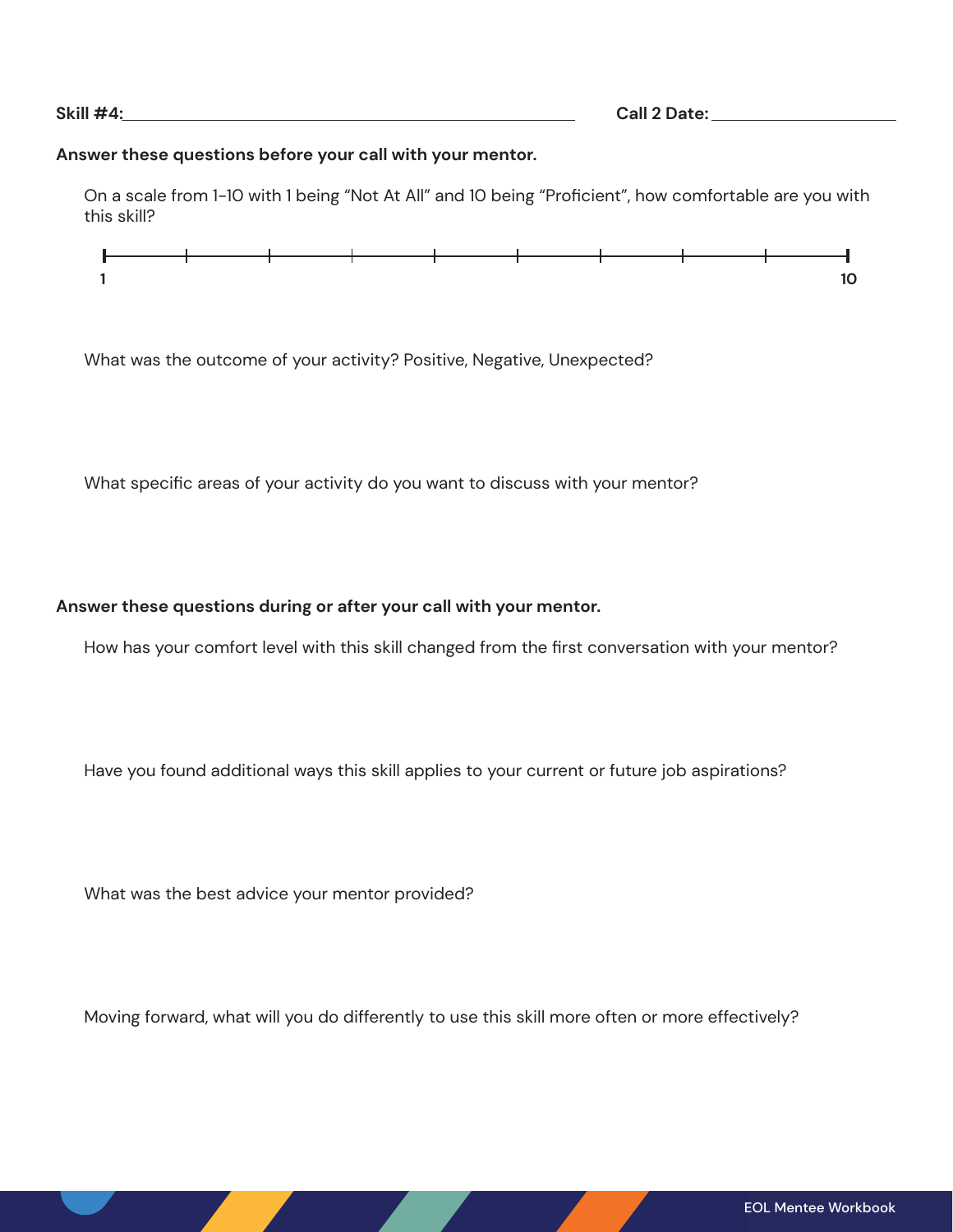**Skill #5: Call 1 Date:** 

#### **Answer these questions before your call with your mentor.**

On a scale from 1-10 with 1 being "Not At All" and 10 being "Proficient", how comfortable are you with this skill? What challenges have you had in the past that you would like to improve moving forward?

 $\overline{\phantom{a}}$ ⊢ **1 10**

What have you done to sharpen this skill?

How is this skill relevant to your current job function? To future career aspirations?

What do you hope to improve with this skill over the next 2 months?

**Answer these questions during or after your call with your mentor.** 

What are the top take-aways from the call with your mentor?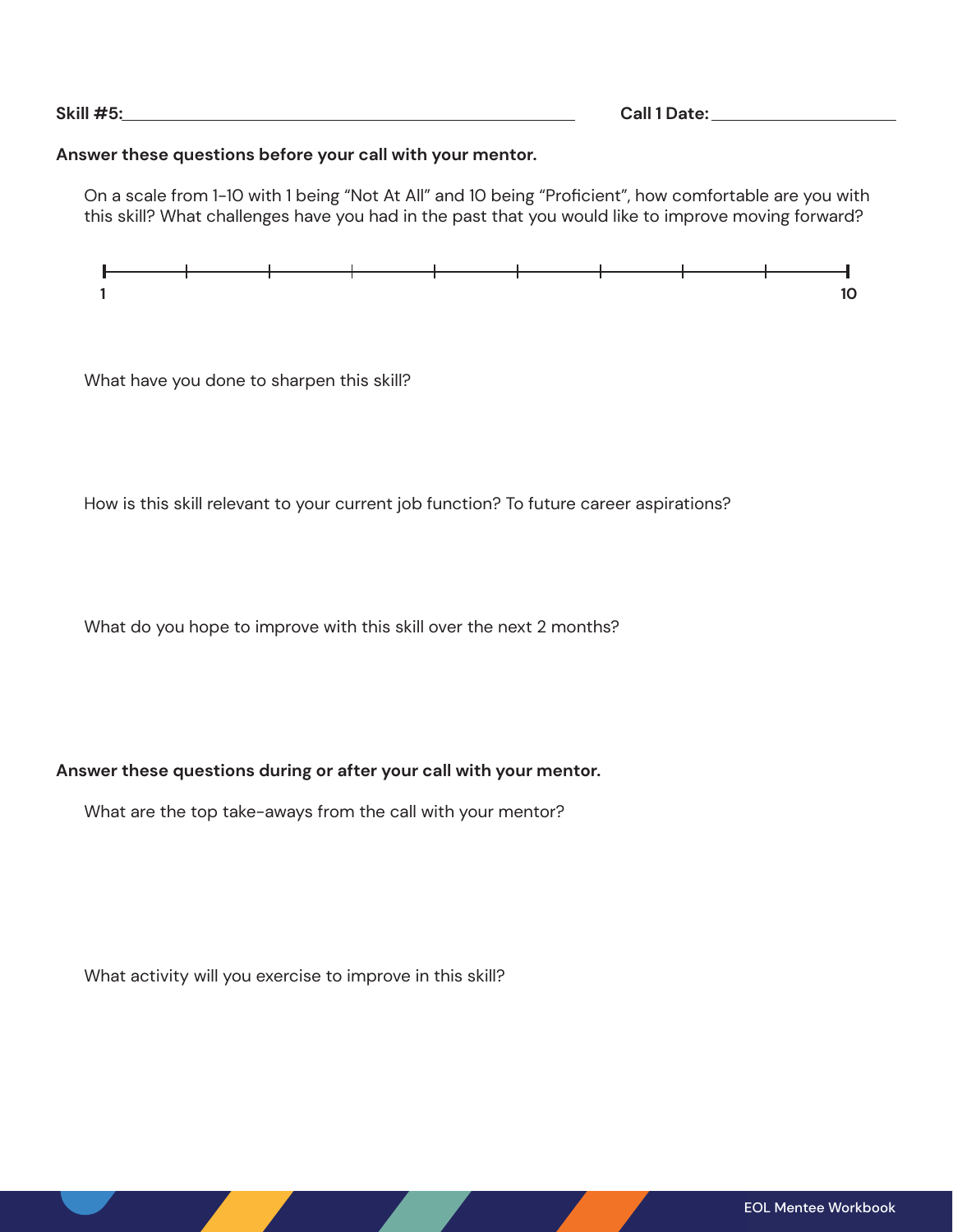**Skill #5: Call 2 Date:** 

#### **Answer these questions before your call with your mentor.**

On a scale from 1-10 with 1 being "Not At All" and 10 being "Proficient", how comfortable are you with this skill?



What was the outcome of your activity? Positive, Negative, Unexpected?

What specific areas of your activity do you want to discuss with your mentor?

**Answer these questions during or after your call with your mentor.** 

How has your comfort level with this skill changed from the first conversation with your mentor?

Have you found additional ways this skill applies to your current or future job aspirations?

What was the best advice your mentor provided?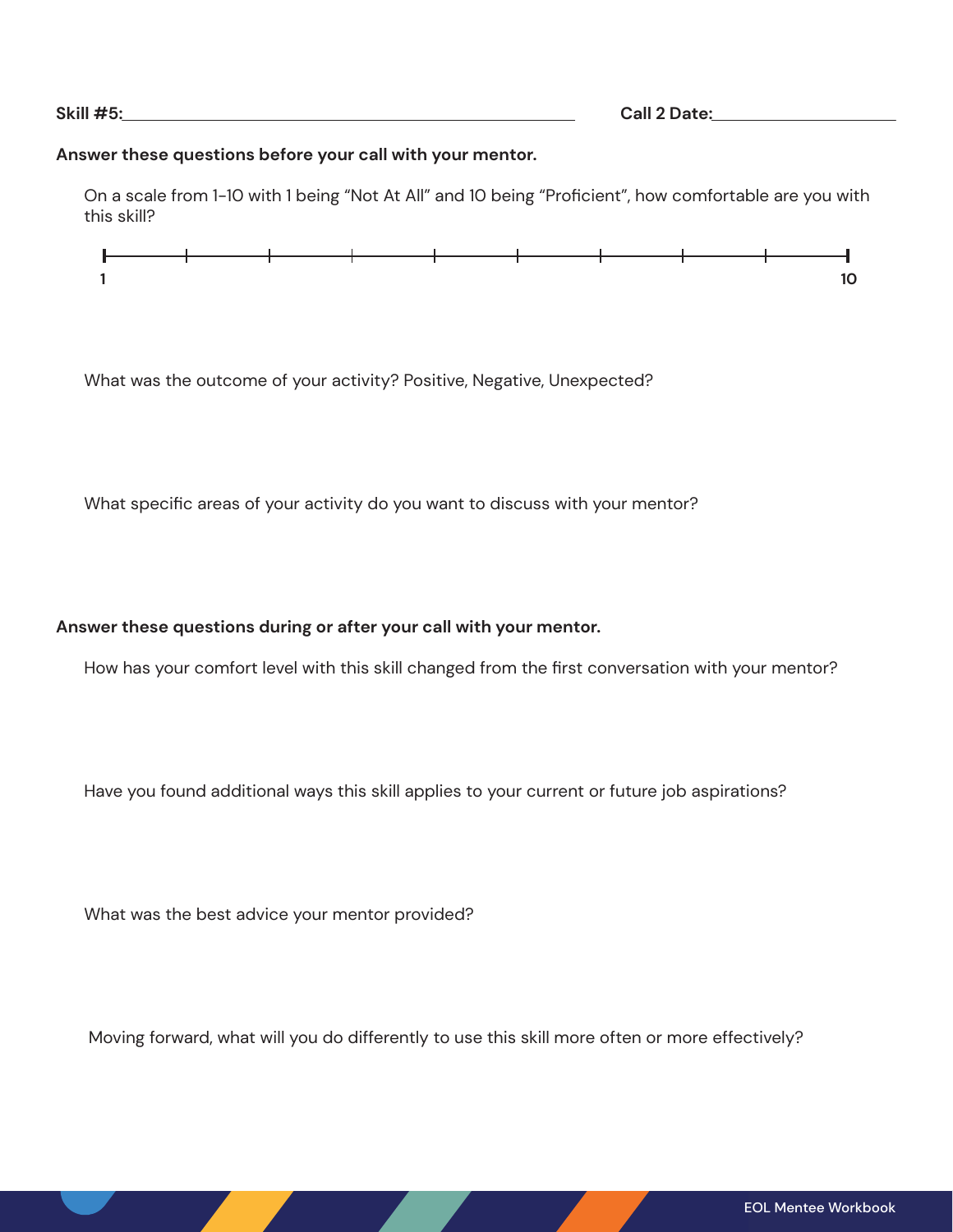## **CORE COMPETENCY SKILLS**

| <b>Action Oriented</b>       | In our fast-moving world, opportunities can pass by in a flash. Blink and a chance is<br>missed. Organizations depend on great ideas to keep them ahead of the pack, but<br>without implementation, they're just good ideas. Thoughts, initiatives, plans, designs,<br>strategies - all critically important, but none of them will make a difference without<br>execution. And that's where action-oriented people come in. They make things<br>happen. Ideas become plans. Plans become reality. They get things moving. When<br>things get tough, they rise to the occasion and switch to solution focus. They quickly<br>move from "Why did this happen?" to "How can this work?" And they inspire others<br>to do the same. So don't just think it, do it. Take some risks. Seize opportunities. Drive<br>things forward.                                                                                                                                                                                                                                                                                                                                                                                                                                                                                                |
|------------------------------|-------------------------------------------------------------------------------------------------------------------------------------------------------------------------------------------------------------------------------------------------------------------------------------------------------------------------------------------------------------------------------------------------------------------------------------------------------------------------------------------------------------------------------------------------------------------------------------------------------------------------------------------------------------------------------------------------------------------------------------------------------------------------------------------------------------------------------------------------------------------------------------------------------------------------------------------------------------------------------------------------------------------------------------------------------------------------------------------------------------------------------------------------------------------------------------------------------------------------------------------------------------------------------------------------------------------------------|
| <b>Balances Stakeholders</b> | A stakeholder has a legitimate claim, or a "stake." Stakeholders affect or are affected<br>by the actions of an individual or the organization. They may be internal to the<br>organization or external. Decision makers or decision approvers. Information providers<br>or information seekers. They may be actively involved or on the sidelines. They may<br>have different priorities - sometimes complementary, sometimes conflicting. That's<br>what makes balancing stakeholder needs so important. Getting anything of value done<br>today isn't a go it alone proposition. Stakeholders are critical to the success of any<br>strategy, initiative, or project. They may be the team in charge of executing your vision.<br>Or the person who pulls the approval strings. They could be the customer. Investors.<br>The board. Stakeholders can be advocates for you or just as easily be blockers.<br>Creating the right balance in working with stakeholders can mean the difference<br>between a project flying or crashing. And it's a juggling act. Knowing who to engage<br>with and when. Who to inform and to what degree. Who has something you need to be<br>successful and what they expect in return. And recognizing that balancing often means<br>you won't please every stakeholder every time.       |
| <b>Being Resilient</b>       | Setbacks are often unavoidable. Potential pitfalls are everywhere, especially in<br>today's demanding, adverse, and often volatile working environment. Even the most<br>resilient people experience setbacks. The difference is they anticipate them. Meet<br>them head-on. Have the ability to withstand them. They use their resilience to stay<br>in control. To keep positive and believe there is a way forward, even when it can't be<br>seen. They recover quickly, learn, and move forward. But resilience doesn't come easy.<br>It required courage and commitment. But without it, stress can rise to unmanageable<br>levels. Performance can fall away. You can burn out. The more resilient you become,<br>the more you'll stay calm under pressure and positively adapt to difficult situations.<br>You'll keep going on when you feel like giving up. You'll bounce back to baseline levels<br>of performance, confidence, and satisfaction sooner. Not only that, you'll be better<br>equipped to confront the next challenge that arise. You'll be stronger.                                                                                                                                                                                                                                                 |
| <b>Builds Networks</b>       | Most organizations have experienced tremendous change since the dawn of the<br>21st century. Flatter and more matrixed. Virtual teams and offices. Cross-functional<br>ad hoc teams. Global operations. 24/7connection. Shared services. Centralized and<br>decentralized functions. This is how work gets done now. Decisions are made in teams,<br>with input from multiple functions. Meetings are held on the web, crossing time zones<br>and involving multiple geographies. It's no longer enough to go to work, meet with<br>local colleagues, make a few phone calls, close your door and go home. Connections<br>need to be made with support staff, idea generators, resource managers, and decision<br>makers across the country or around the world. It's not only how work gets done - it's<br>how ideas are spread and careers advanced. This is an exciting world for those who are<br>both open to connecting and focused on forging relationships. But if you are dismayed<br>by ambiguity or shy about reaching out, navigating the network may be a challenge<br>for you. To be successful, you need to know who people are and what they do. How to<br>collaborate, share resources, and maintain productive relationships. You need to be<br>focused yet fluid. Willing to participate and ask for help. |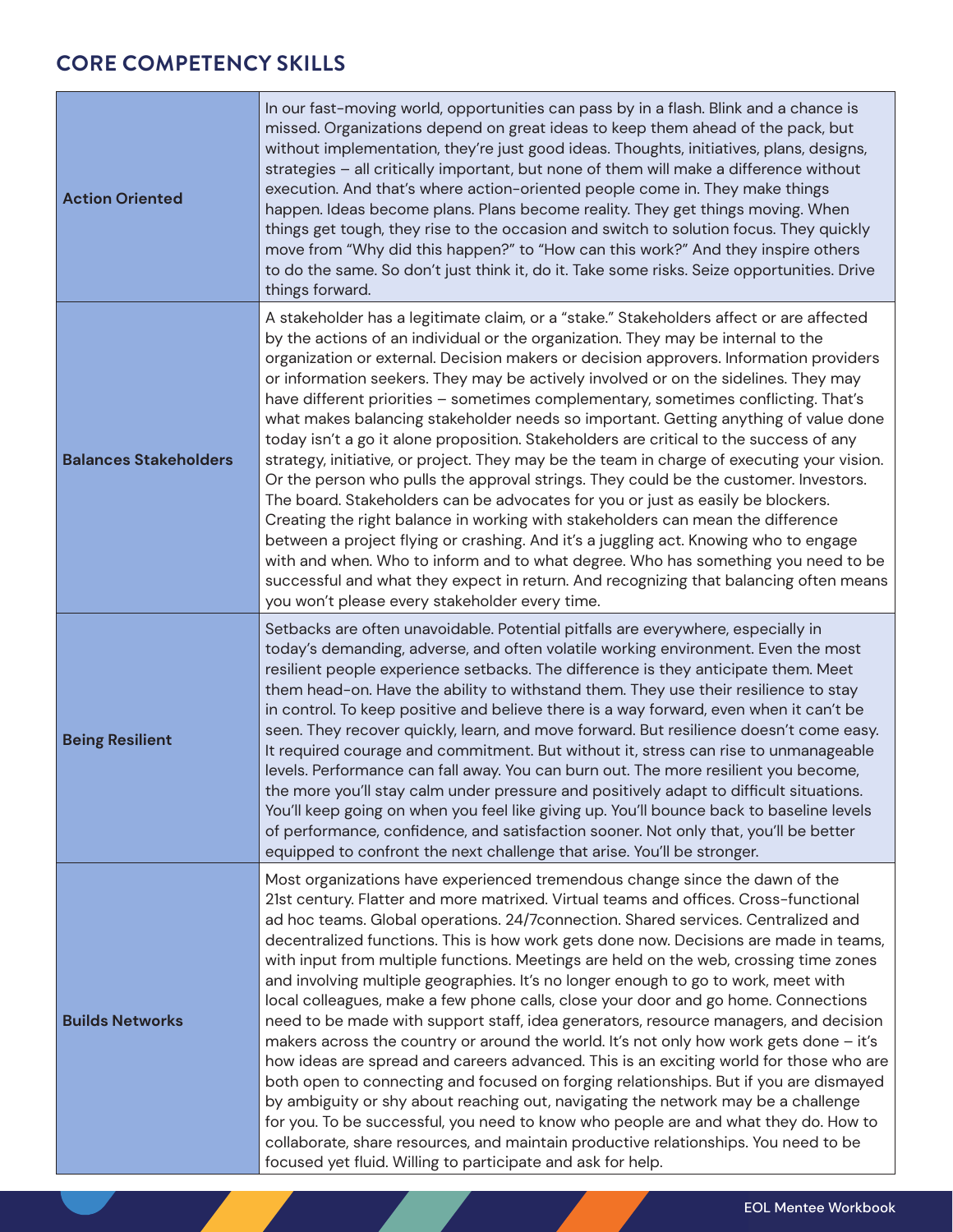| <b>Business Insights</b>                  | You gotta know the territory! Nothing beats knowing what's going on, and it can be<br>essential to developing credibility. This means people developing insight through two<br>routes. First, they pay attention to their own industry. Build expertise in their functional<br>discipline. Understand how the departments and drivers of their organizations relate<br>to and work with each other. Understand the agenda, issues, and concerns of the<br>people they work with inside their organization. See things as others do. Walk a mile in<br>their shoes. Second, they look outside. Learn about their competition and customers.<br>Identify trends. Spot potential opportunities and threats that could come their way.<br>When you know what's going on, you can maximize your contribution. Be better able<br>to put forward ideas and suggestions that pass the business practicality test. Make it<br>your business to learn about the business.                                                                                                                                                                                                                                                                                                                                                                                      |
|-------------------------------------------|------------------------------------------------------------------------------------------------------------------------------------------------------------------------------------------------------------------------------------------------------------------------------------------------------------------------------------------------------------------------------------------------------------------------------------------------------------------------------------------------------------------------------------------------------------------------------------------------------------------------------------------------------------------------------------------------------------------------------------------------------------------------------------------------------------------------------------------------------------------------------------------------------------------------------------------------------------------------------------------------------------------------------------------------------------------------------------------------------------------------------------------------------------------------------------------------------------------------------------------------------------------------------------------------------------------------------------------------------|
| <b>Collaborates</b>                       | Inside and outside of work today, it's hard to find examples where anything of value<br>gets done without collaboration. Collaboration is the art of bringing people together<br>to leverage their skills, talents, and knowledge to achieve a common purpose.<br>Collaborating creates synergy - resulting in a combined effort with greater results<br>than those achieved by individuals. It breaks down barriers. Increases mutual respect<br>and recognition. Helps overcome issues of poor communication, lack of cooperation,<br>suspicion, and a myriad of dysfunctional behaviors. Collaborative relationships must<br>be managed so the friction is removed and the power of those relationships can<br>be realized. Good collaboration is all about reciprocity. Mutual openness and idea<br>sharing. Mutual accountability and commitment. The most effective collaborators<br>know when it's the right time to bring people together. What has to be achieved and<br>why? Who has what's needed to reach the goal? How should people be brought<br>together? Collaboration leads to more efficient use of time and resources and the<br>easy exchange of ideas and talent. Things get done quicker. Ideas are built upon. There<br>is less duplication of effort. People are more likely to be committed rather than just<br>compliant. |
| <b>Communicates</b><br><b>Effectively</b> | Organizations thrive when the flow of information and ideas is timely and accurate.<br>When quality of communication is a consistent high priority. Good communication<br>results in mutual understanding, harmony, and action. Poor communication wastes<br>time and resources, hinders goal accomplishment, and sours relationships. Leaders<br>communicate to inform, persuade, coach, and inspire. People at all levels share ideas,<br>learn from each other, and keep each other informed about problems, opportunities,<br>progress, and solutions. Effective communicators provide a clear message that is<br>understood by everyone in the audience. They are attentive listeners who are open to<br>others' ideas. They deliver a message that is consistent but fine-tuned for a particular<br>audience. It has just the right tone. The perfect pacing. The best possible wording. The<br>audience finds the message to be crisp. Relevant. Impactful. Effective communication,<br>whether written or verbal, enables you to convey your vision, to point the way forward,<br>and to energize others to work together and pull in the same direction.                                                                                                                                                                                    |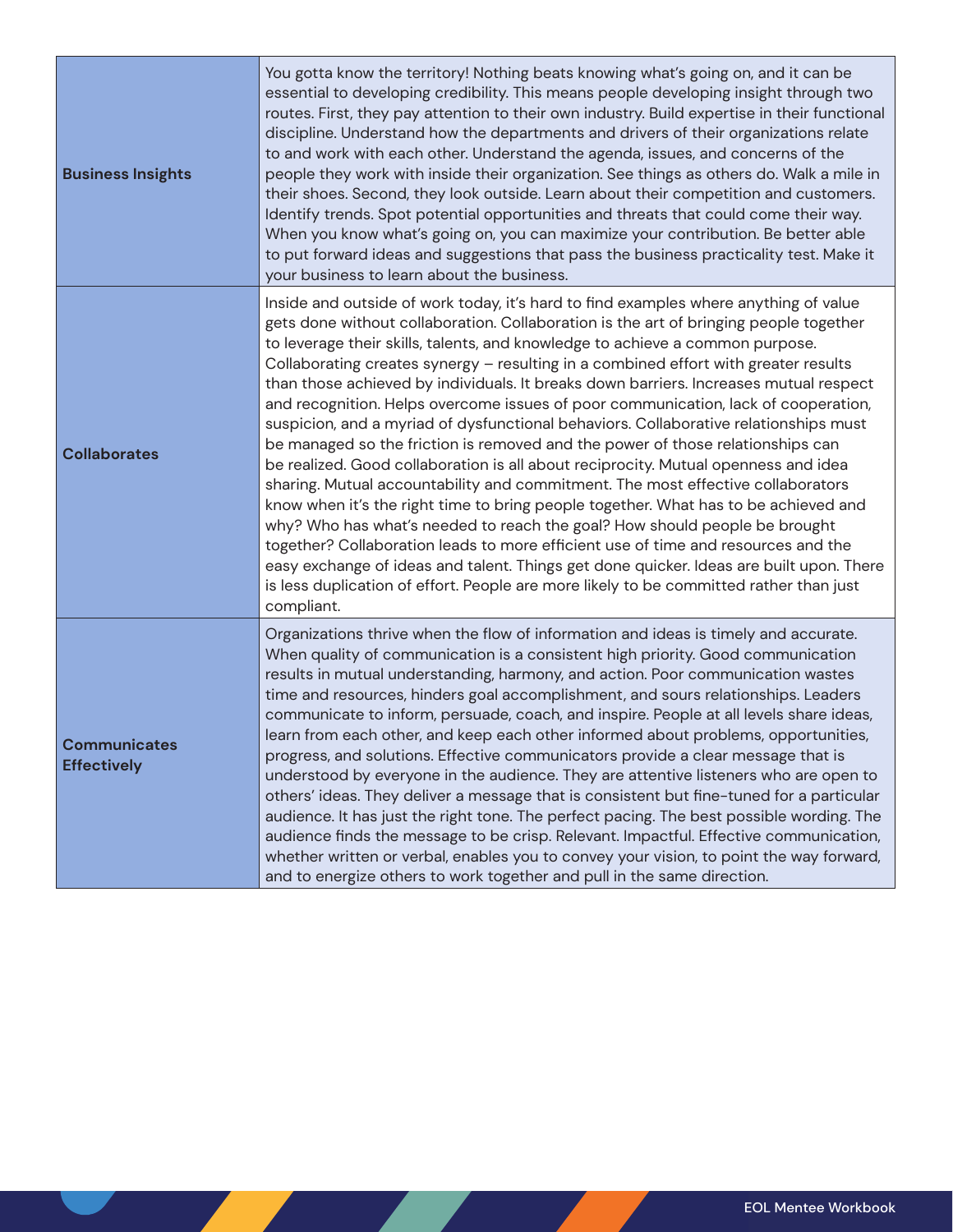| <b>Cultivates Innovation</b> | Organizations need to innovate to survive and thrive in the constantly changing<br>competitive landscape. How can they stay ahead of the curve? A first step is to make<br>innovation a priority. To enlist contributors and leaders at all levels to spearhead<br>innovations, large and small. It requires paying close attention to what customers want<br>and need - new and improved products, services, solutions, and experiences. It means<br>generating lots of ideas and nurturing the best ones while they're being transformed<br>into something tangible. It means constantly improving operational processes - even<br>replacing them altogether - harnessing the latest research and technology. Innovation<br>also involves rethinking your organization's business model - the value proposition,<br>markets, revenue streams. To be an effective innovator, you need to take initiative and<br>collaborate with people who have diverse points of view. You need to get comfortable<br>taking risks. To experiment and apply what you learned from mistakes and failures.<br>Even if you don't consider yourself to be naturally creative, it can be awakened at any<br>time. Learn about the process of innovation and the tools that support it. Embrace the<br>mindset that you and your organization are never done, never satisfied, never standing<br>still. |
|------------------------------|--------------------------------------------------------------------------------------------------------------------------------------------------------------------------------------------------------------------------------------------------------------------------------------------------------------------------------------------------------------------------------------------------------------------------------------------------------------------------------------------------------------------------------------------------------------------------------------------------------------------------------------------------------------------------------------------------------------------------------------------------------------------------------------------------------------------------------------------------------------------------------------------------------------------------------------------------------------------------------------------------------------------------------------------------------------------------------------------------------------------------------------------------------------------------------------------------------------------------------------------------------------------------------------------------------------------------------------------------------------------------------------|
| <b>Customer Focused</b>      | The most important people in any organization are customers. Whether for profit or<br>non-profit, community-based, social serving, or governmental agency, there is always<br>a customer of some kind at the heart of most every action. Without customers, it's<br>likely your organization would not exist. In some roles, there is a direct link to external<br>customers and in others the connection is more indirect. Or the customer you<br>primarily serve is inside the organization. Bottom line - those who please customers<br>the most will win. Winning organizations are always customer oriented and responsive.<br>Winning strategies always include a customer-facing lens. Being successful means<br>continuously paying attention to customer needs and adapting as these evolve. You<br>need to evaluate and flex, understand and respond. A focus on customers opens up<br>thinking, drives innovation, and creates a responsive and agile organization. Internal<br>or external - they're equally important. It's hard to develop a high level of customer<br>satisfaction externally if those within the organization are disengaged.                                                                                                                                                                                                                        |
| <b>Decision Quality</b>      | Making good decisions can be challenging: Short time frames. Limited information.<br>Impatient people waiting for answers in the face of difficult trade-offs. Good decisions<br>are based upon a mixture of analysis, wisdom, experience, and judgment. Trouble<br>is, people are not all that good at making decisions. They tend to overestimate their<br>ability to make good judgments and are overconfident in forecasting outcomes.<br>Making quality decisions in organizations today means working in an environment<br>where ambiguity and uncertainty are the norm. Where considering whom to engage,<br>what information to gather, and when to apply helpful tools are all considerations<br>to take into account. Sound decisions come from the balance between speed and<br>quality. Being totally correct all the time isn't a realistic goal. Instead, it's about being<br>correct enough on decisions to move ahead and allow adequate time for effective<br>execution.                                                                                                                                                                                                                                                                                                                                                                                            |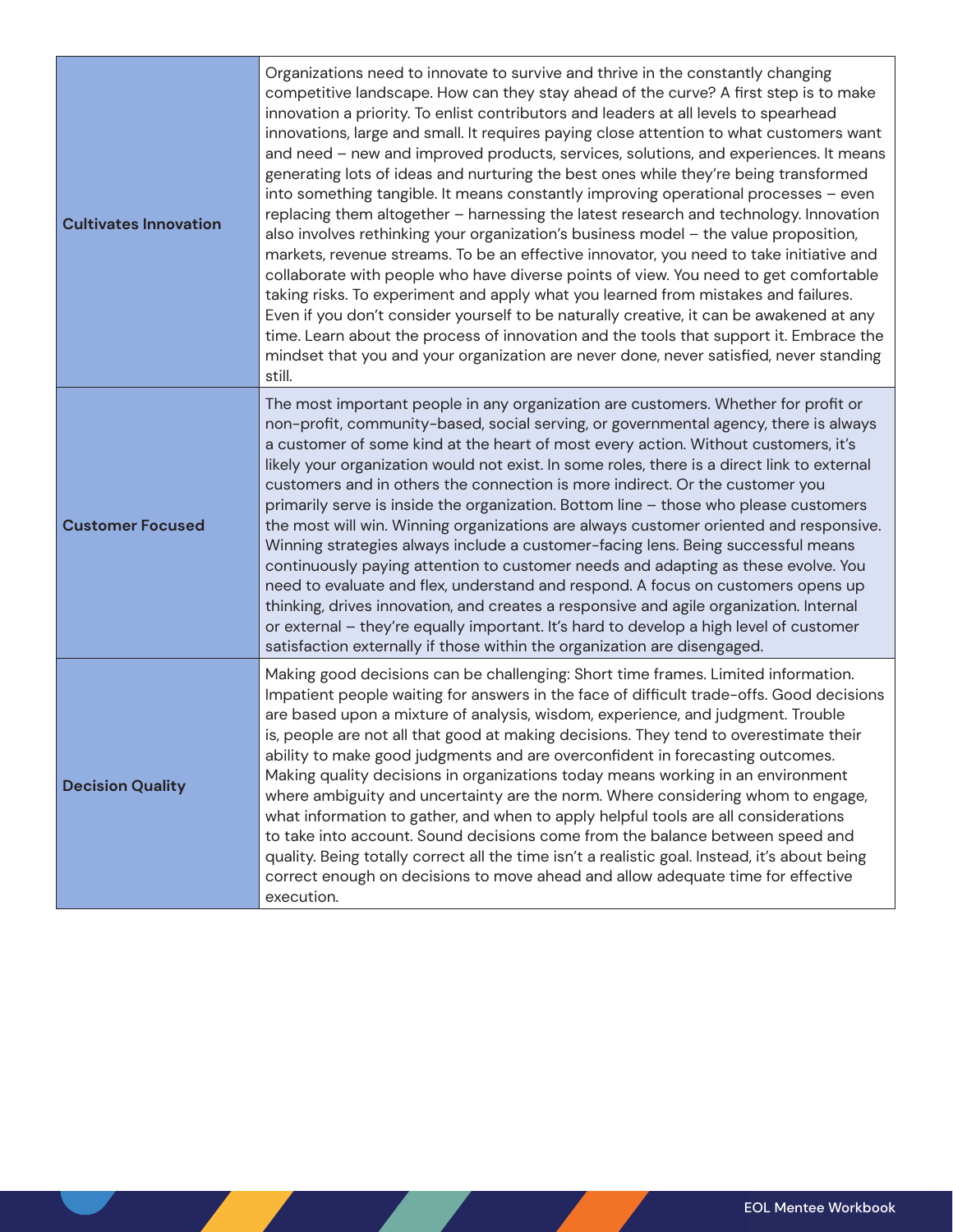| <b>Drives Engagement</b>   | Greater things can happen when people are engaged. Think of three accomplishments<br>you're proud of, then ask yourself what was driving your engagement when you<br>achieved them. If you can figure out what increase the engagement level of others and<br>focus on building that, their accomplishments will be greater. Engaged employees are<br>more productive because their work behavior is energized, focused, and more aligned<br>to the needs of the organization. Retention rates are higher among engaged employees<br>because they are challenged by their work in the context of a supportive environment<br>with a caring, encouraging, and empowering boss. They feel appreciated, listened to,<br>and supported. Multiple studies in a variety of industries have shown that increases<br>in employee engagement result in improvements in profitability, quality, productivity,<br>revenue, customer satisfaction, innovation, and retention. Engaged employees care<br>about the right things - the things that best serve the organization. They view the<br>organization's problems as their own. They take personal responsibility for the success<br>of the organization and go the extra mile. But people are different. What triggers their<br>engagement and keeps it high differs considerably. Engaging everyone takes a varied<br>approach, so adapt to individuals. Find out what makes them tick so you can engage<br>them and keep the engaged. |
|----------------------------|-----------------------------------------------------------------------------------------------------------------------------------------------------------------------------------------------------------------------------------------------------------------------------------------------------------------------------------------------------------------------------------------------------------------------------------------------------------------------------------------------------------------------------------------------------------------------------------------------------------------------------------------------------------------------------------------------------------------------------------------------------------------------------------------------------------------------------------------------------------------------------------------------------------------------------------------------------------------------------------------------------------------------------------------------------------------------------------------------------------------------------------------------------------------------------------------------------------------------------------------------------------------------------------------------------------------------------------------------------------------------------------------------------------------------------------------------------------------------------------|
| <b>Financial Acumen</b>    | Finance is about how organizations generate, preserve, account for, spend, manage,<br>and move money. Every organization needs to be concerned with its financial health.<br>Failure to keep a laser focus on financial matters will ultimately doom most any<br>enterprise. Every part of an organization, whether for profit or not, is impacted directly<br>or indirectly by financial results. Finance is at the core of business activities. It affects<br>how an organization raises capital, analyzes and values investments, develops and<br>executes plans, pays for improvements, and pays its taxes. As central and important<br>as finance is, studies show it is not well understood outside of specific domains of<br>finance, accounting, and audit functions. You don't need to be a finance expert, but<br>you do need acumen on the fundamentals, at minimum. People at all levels need to<br>understand the financial information that is relevant to them so that they can act on it.<br>To be successful as a leader, you need to not only understand finance, but also know<br>how to incorporate a financial thinking lens into every major decision you make.                                                                                                                                                                                                                                                                                             |
| <b>Instills Trust</b>      | Trust lies at the heart of effective relationships. Whether in or out of the workplace,<br>trust generates feelings of goodwill. It enables successful collaboration and more<br>productive outcomes. When there's trust, things go more smoothly. People pull<br>together, relying on each other to do their part. They're better able to work through<br>conflicts and tough times. Without trust, there are unnecessary speed bumps,<br>heightened doubt, dips in performance. Being trustworthy is about being honest and<br>authentic. It's about acting with integrity. Showing consistency. Being credible. If you're<br>trusted, it means others can count on you to deliver and to look after their highest<br>interests. Trust is based on reciprocity - you need to give it to get it.                                                                                                                                                                                                                                                                                                                                                                                                                                                                                                                                                                                                                                                                                 |
| <b>Interpersonal Savvy</b> | Interpersonal savvy is an essential part of getting things done within organizations.<br>The key to getting along with all kinds of people is to hold back or neutralize personal<br>reactions and focus on others first. Being savvy is working from the outside in. It<br>involves having a range of interpersonal skills and approaches and knowing when<br>to use what with whom. Customers. Senior leaders. Peers. External stakeholders.<br>Direct reports. All of these relationships deserve respect, authenticity, and care.<br>A welcoming demeanor puts other people at ease and sets the stage for smooth,<br>productive interactions. Being warm. Pleasant. Gracious. Considerate and diplomatic.<br>Approachable and friendly. Attentive to others' perspectives. All are qualities of relating<br>effectively to fellow human being. When relationships are approached in a flexible and<br>"others-oriented" way, you accomplish results while establishing goodwill and leave<br>others interested in working with you again.                                                                                                                                                                                                                                                                                                                                                                                                                                    |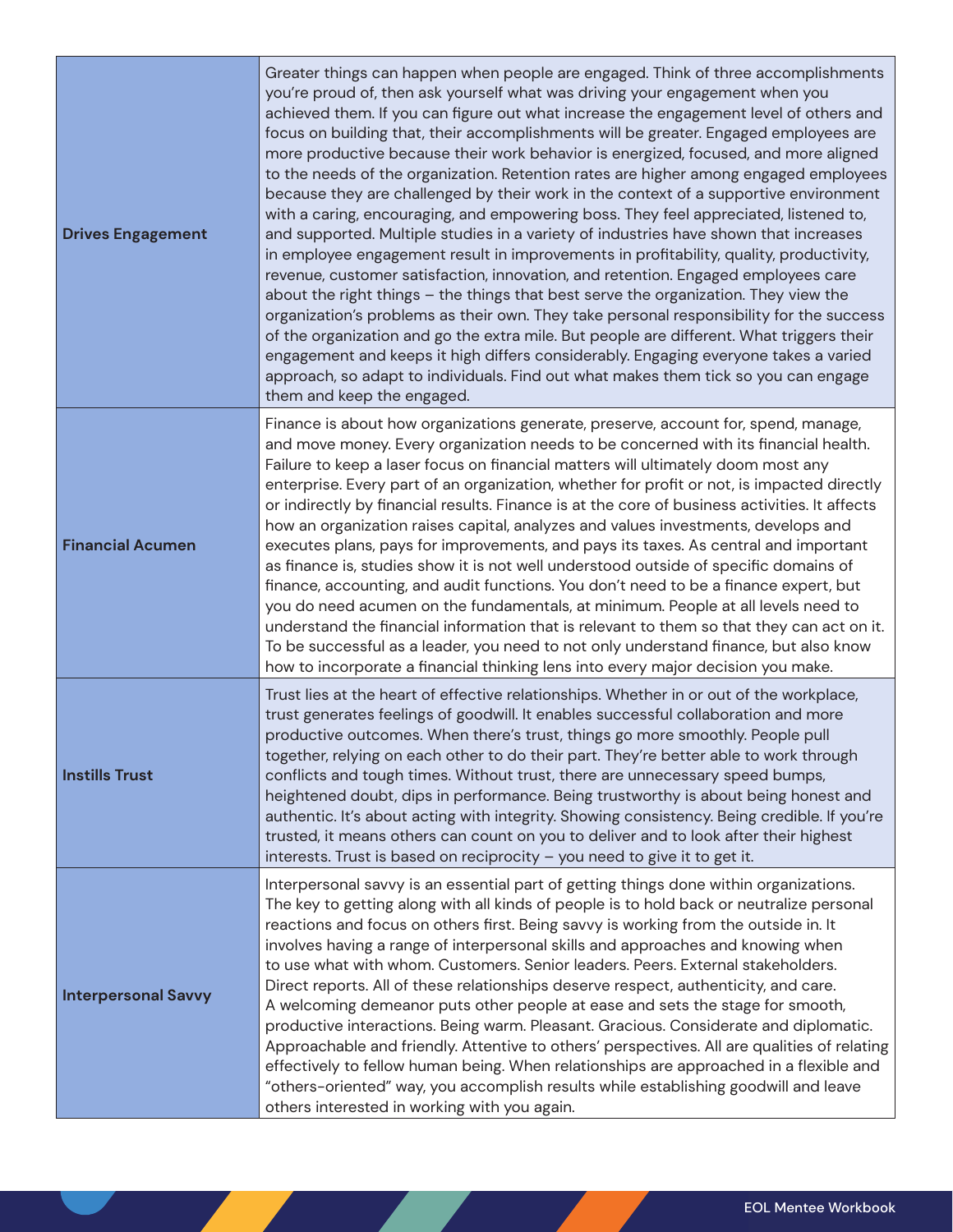| <b>Manages Ambiguity</b>  | Whether at work or off work, people constantly face situations that are ambiguous or<br>uncertain – where it's not clear what the problem is or what the solutions is. Where<br>the unknown outweighs the known by a wide margin. Some studies estimate that<br>90% of what managers deal with is at least somewhat ambiguous. New demands, new<br>technology, new marching orders, new processes. Nothing lasts very long. In an era<br>when clarity is scarce and certainty fleeting, relying on solutions that have worked<br>in the past may seem safe, but it's actually risky. New times requires new solutions.<br>Solving problems and getting things done in this volatile context means being willing<br>to forge ahead when the path is foggy, at best. It means adjusting your approach $-$ to<br>both problems and people -to match changing conditions. To surrender the need to<br>be sure. The world is getting less and less predictable. By having a mindset geared<br>to viewing uncertainty as the new normal, you'll be better prepared when the next<br>unknown appears. And better prepared to view that unknown as an opportunity to<br>capitalize on. |
|---------------------------|--------------------------------------------------------------------------------------------------------------------------------------------------------------------------------------------------------------------------------------------------------------------------------------------------------------------------------------------------------------------------------------------------------------------------------------------------------------------------------------------------------------------------------------------------------------------------------------------------------------------------------------------------------------------------------------------------------------------------------------------------------------------------------------------------------------------------------------------------------------------------------------------------------------------------------------------------------------------------------------------------------------------------------------------------------------------------------------------------------------------------------------------------------------------------------|
| <b>Manages Complexity</b> | Problems are getting more complex all the time. Success today depends on figuring<br>out the best solution to difficult, high-stakes issues. Issues that have so many moving<br>parts that it's hard to make sense of it all. Most people are smart enough to solve<br>problems effectively, but they don't always go about it the right way. They don't<br>define the problem carefully or rush to conclusions. Or they go to the other extreme<br>and analyze it to death without trying anything out. They may also rely too much on<br>themselves, when multiple people usually have a better chance of arriving at the best<br>solution. It's tempting to skim the surface of a thorny issue. But skim-the-surface<br>solutions will yield superficial results at best and be flat out wrong at worst. You need<br>to drill down, gather data from diverse sources, sort through it, and then distill it into<br>simpler, understandable themes. Evaluate the pros and cons of potential solutions.<br>Test out the best options. Learn and share lessons along the way. And stay alert for<br>future problems that may arise.                                            |
| <b>Manages Conflict</b>   | Conflict is a natural part of organization life. Organizations are made up of diverse<br>people with differing opinion and competing interests, making conflict inevitable. There<br>is conflict over information, resources, opinions, territory, position. If it's important to<br>someone, it has the potential to cause conflict. Handled badly, conflict can entrench.<br>Disrupt productivity. Damage relationships. But conflict isn't always a bad thing.<br>Conflict surfaces previous undiscussables. Highlights not just the disconnects but also<br>the intersection of ideas. Managed well, conflict provides a forum for finding better<br>alternatives, even breakthroughs, in building relationships and solving problems. But<br>only when the people involved treat each other constructively and respectfully. When<br>you manage conflict effectively, you begin to see conflicts less as headaches and more<br>as opportunities. Issues get resolved. Collaboration improves. Solution focus replaces<br>negativity and recrimination. Things progress in a positive direction.                                                                           |
| <b>Nimble Learning</b>    | Most of us are good at applying what we have seen and done in the past and utilizing<br>solutions that have worked for us before. A rarer skill is doing things for the first time.<br>Solving problems we've never come across. Trying solutions we have never tried<br>before. Analyzing problems in new contexts and in new ways. With the increasing<br>pace of change, being quick to learn and apply first-time solutions is becoming a<br>crucial skill. It involves taking risks, being less than perfect, discarding the past, going<br>against the grain, and cutting new paths. It requires patience, persistence, and a<br>positive attitude. Organizations need people who can quickly adapt their thinking to<br>the current situation. People who can draw on their past experiences and apply the<br>learning to a new and different setting. To become a nimble learner is to be engaged in<br>the present while drawing on past learnings and thinking about future needs. Ask good<br>questions. Learn from experience. Be willing to try new things. And be flexible in the<br>face of new or changing information.                                        |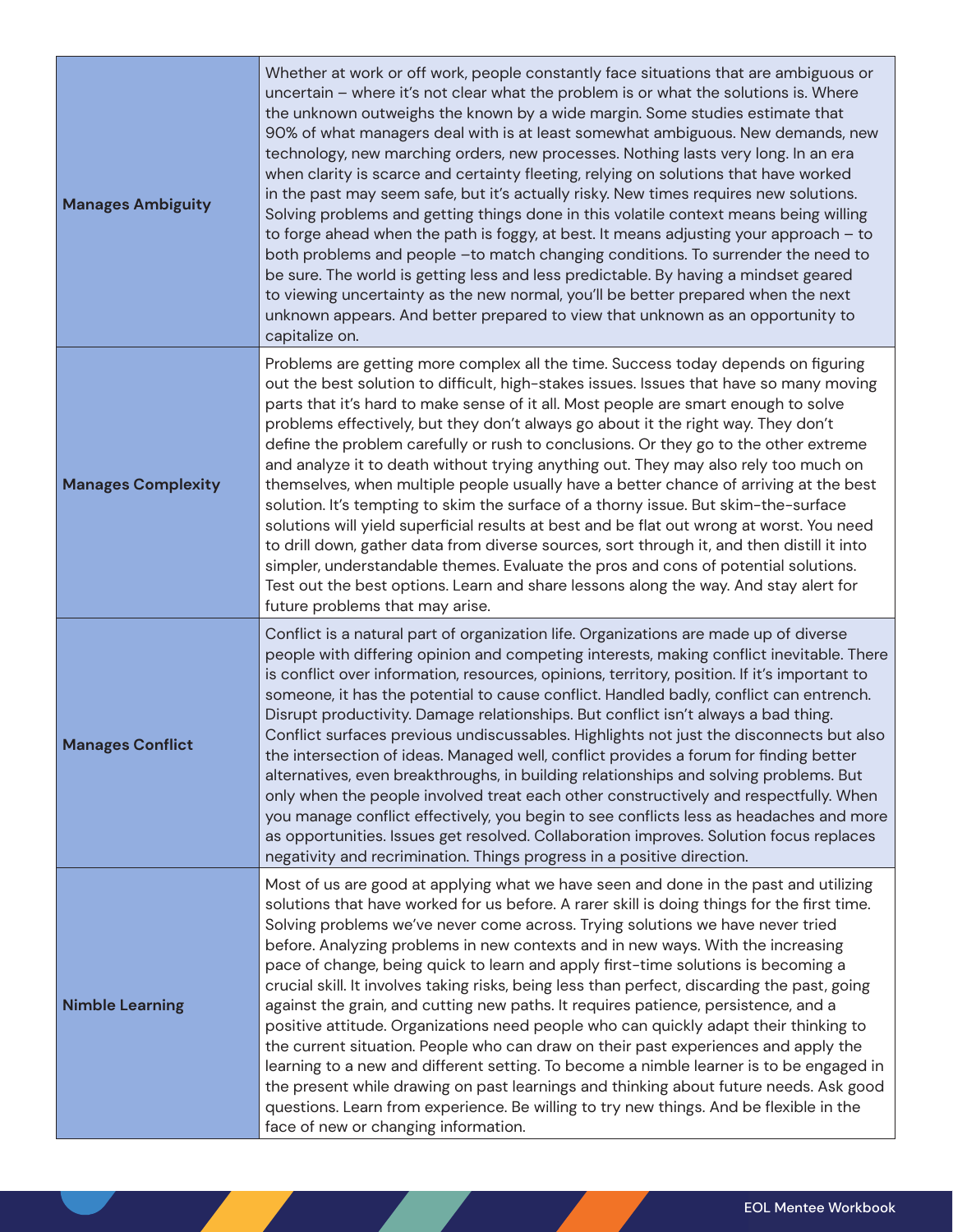| <b>Optimizes Work</b><br><b>Processes</b> | Great processes simplify work. They align jobs and systems to better serve customers.<br>Streamline communications. Cut cost and increase efficiency. Process touches<br>everything from simple job task planning to complex supply chain management. From<br>workstation layout to supercomputer data management. Streamlined processes<br>drive improvements in quality, customer satisfaction, sales and profitability. With<br>a well-designed process, performance is measured in results - not activity. The<br>best processes are dynamic. Nimble. Able to flex with changing conditions. These<br>processes are designed so that problems can be quickly and easily spotted and<br>corrected. They're optimized for efficiency. Understanding and designing processes<br>like these means knowing that there is no real finish line. It means continuously asking,<br>"How can we make this better?" It's building in measurement and control methods and<br>feedback loops. Knowing how all the pieces interrelate. How a change in one part of<br>the process will affect upstream and downstream elements. With every incremental<br>process improvement, you impact one or more important aspects of the work. Quality.<br>Productivity. Timeliness. Cost. Safety. Keep a laser focus on continuously upgrading<br>and optimizing your work processes. Chances are they are an untapped source of<br>competitive advantage for your organization. |
|-------------------------------------------|---------------------------------------------------------------------------------------------------------------------------------------------------------------------------------------------------------------------------------------------------------------------------------------------------------------------------------------------------------------------------------------------------------------------------------------------------------------------------------------------------------------------------------------------------------------------------------------------------------------------------------------------------------------------------------------------------------------------------------------------------------------------------------------------------------------------------------------------------------------------------------------------------------------------------------------------------------------------------------------------------------------------------------------------------------------------------------------------------------------------------------------------------------------------------------------------------------------------------------------------------------------------------------------------------------------------------------------------------------------------------------------------------------------------------------------------------------------|
| <b>Organizational Savvy</b>               | Organizations are made up of formal structure, policies, buildings, inventory, intellectual<br>property, and so forth. They may be logically planned and brilliantly orchestrated, but<br>while human beings are still at the core, things can get messy. It's the human element<br>that interjects politics, emotion, uncertainty, intrigue, and conflict. Often, we end up<br>dealing with a confusing blend of the rational and irrational, the controlled and the<br>random, the spoken and the unsaid. It's easy to get lost in the fog. Organizational savvy<br>is the compass that guides you swiftly and without mishap to your destination. People<br>who do this well understand the difference between what the organization intends<br>to be versus the reality. They read the unwritten signs to navigate the organizational<br>maze. They know who has power and influence. They appreciate who has respect. And<br>they are aware of who only has a title. They know which messages work and which<br>ones don't. They use their understanding to move things forward for the greater good.<br>In short, they're masters at getting work done in an organizational setting. So accept<br>the complexity of your organization. Don't fight it. Learn how to work with it to your<br>advantage.                                                                                                                                                  |
| <b>Plans and Aligns</b>                   | Nothing helps move things along better than a good plan. And a clear marker of a good<br>plan is one that is aligned with strategic priorities. Plans lay a foundation. Aligned plans<br>enable you, your team, and the entire organization to move in the right direction. Plans<br>help people get organized and remain focused. They lead to better use of resources.<br>Reduce scrambling. Help people anticipate problems. And prompt them to proceed<br>with more confidence. This is particularly important given the rapid change and<br>uncertainty prevalent in organizational life. Bob Johansen of the Institute for the Future<br>describes the importance of providing clarity as a smart way to address chaos and<br>confusion. Plans do just that. Instead of jumping into action, use the planning process<br>to deliberate on what you're trying to accomplish. Line up your plans and projects<br>so they are in sync with strategic organizational priorities. Collaborate with others to<br>develop robust, flexible plans that guide you where you want to go.                                                                                                                                                                                                                                                                                                                                                                          |